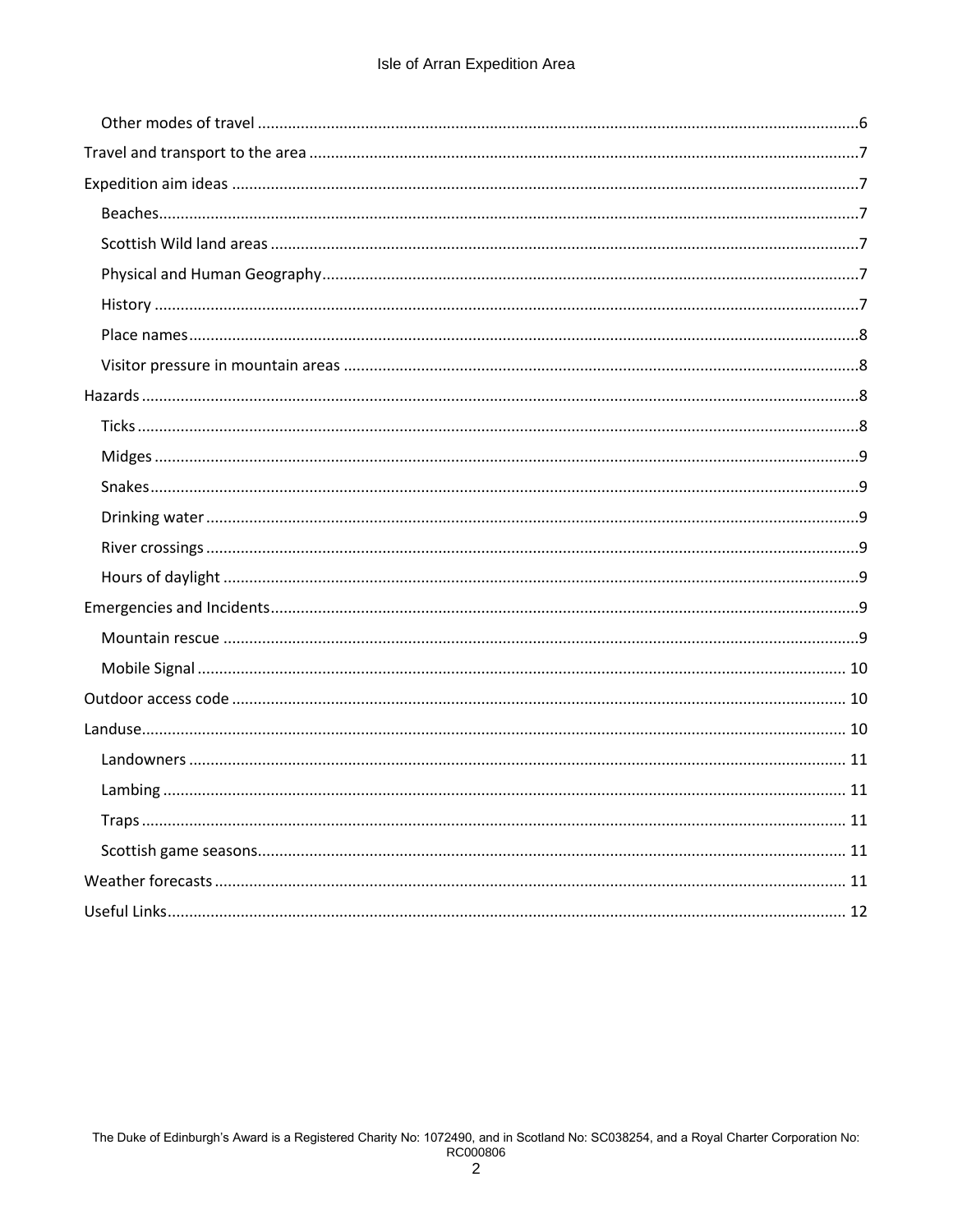## <span id="page-2-0"></span>Introduction

Welcome to the Isle of Arran Expedition Area. Arran can be considered as 'Scotland in Minature', with the mountains to the North and boggy moors to the South.

The northern half of the island is the spectacular area of glens, peaks and ridges for which Arran is famed. In this area, care should be exercised by expedition members as some of the ridges are narrow and exposed, with paths often in proximity to extremely steep ground or near vertical cliffs. In general, traversing the high tops should be avoided for DofE expeditions, while they can remain a spectacular backdrop to journey through them.

<span id="page-2-1"></span>The varying terrain makes an excellent venue for all levels of expedition on foot, bike or by boat.

## Area boundaries

The whole of the Isle of Arran is designated as 'wild country' for the purpose of those intending to visit.

The DofE website includes a downloadable **[GPX of the area boundaries](https://www.dofe.org/run/expeditionareas/isleofarran/)**.

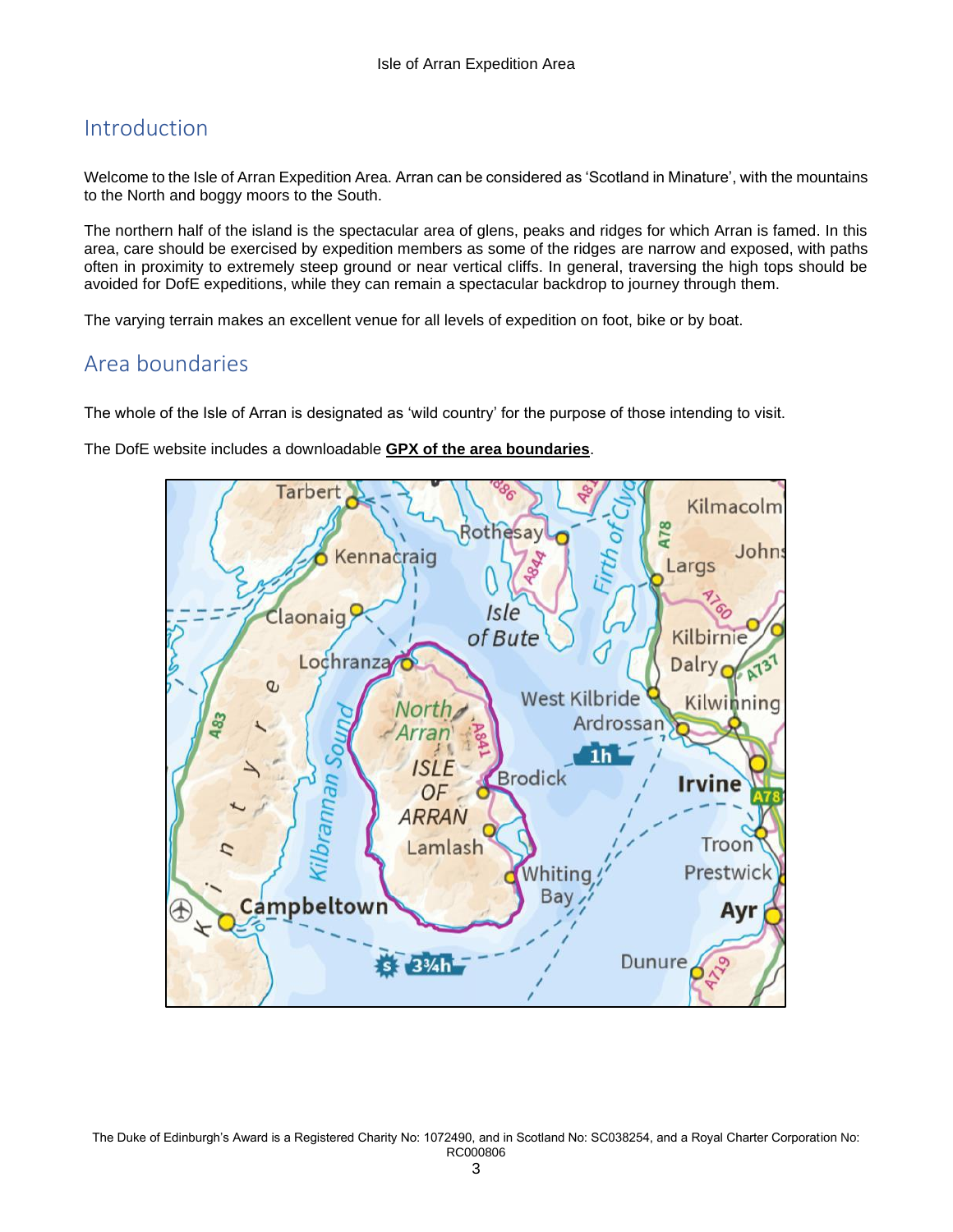# <span id="page-3-0"></span>Choosing Your Route

#### <span id="page-3-1"></span>Access Issues

The areas of lowland in Arran are very limited in extent, and generally, those less than 150 m in height constitute arable farmland. This should only be traversed by recognised paths and tracks. It is also worth bearing in mind that detail which may look like paths and tracks can in fact be badly overgrown rides and fire breaks.

Unless there has been a reasonable spell of dry weather, the glens will be very wet underfoot, although there is currently a path improvement programme underway which is seeking to improve conditions in some of the glens.

**Bennan Head (NR 994 203)** can be dangerous if groups try to go around it at the wrong point in the tide. Teams should check the tide times in advance and plan their route accordingly.

Going via Glen Sannox and Glen Rosa to get between Brodick and North Sannox requires teams to cross the Saddle, which involves scrambling up or down a relatively narrow chimney. For many DofE teams this will be very challenging, especially with expedition packs. Supervisors should understand the challenges of the Saddle before taking teams through here. Many teams may find this easier going north to south, scrambling upwards, rather than down.

**Significant bogs** - The two areas highlighted on the map are mapped as marsh land. There have been reports of DofE teams sinking to knee and thigh depth in these bogs, often delaying expeditions by 3-4 hours, even when following paths. This should be taken into account when route-planning, and if they are to be crossed extra time must be allowed for walking.



### <span id="page-3-2"></span>Ferries

#### **Visiting Holy Island as part of an expedition**

Some teams may be keen to visit Holy Island as part of their expedition, which involves taking a ferry. The first of the 20 conditions of Expeditions is "All expeditions must be by the participants' own physical effort, without motorised or outside assistance." Therefore, approval would never be given for using a long ferry, such as from the mainland to Arran during the expedition. Approval may be given for the use of small short ferries with few facilities to hop between neighbouring islands to facilitate sensible routes and aims. In these cases teams must not use time waiting for the ferry or on the ferry as part of their hours of planned activity, so they must expect a longer day. Teams wanting to travel to Holy Island must plan to take all their equipment with them and would usually be expected to move campsite that day, as for most teams circumnavigation of the island would not meet the minimum requirements for planned activity that day. Another option would be for teams to visit the island unencumbered by expedition equipment before or after the main expedition, possibly as part of an acclimatisation day.

### <span id="page-3-3"></span>Bonus Paths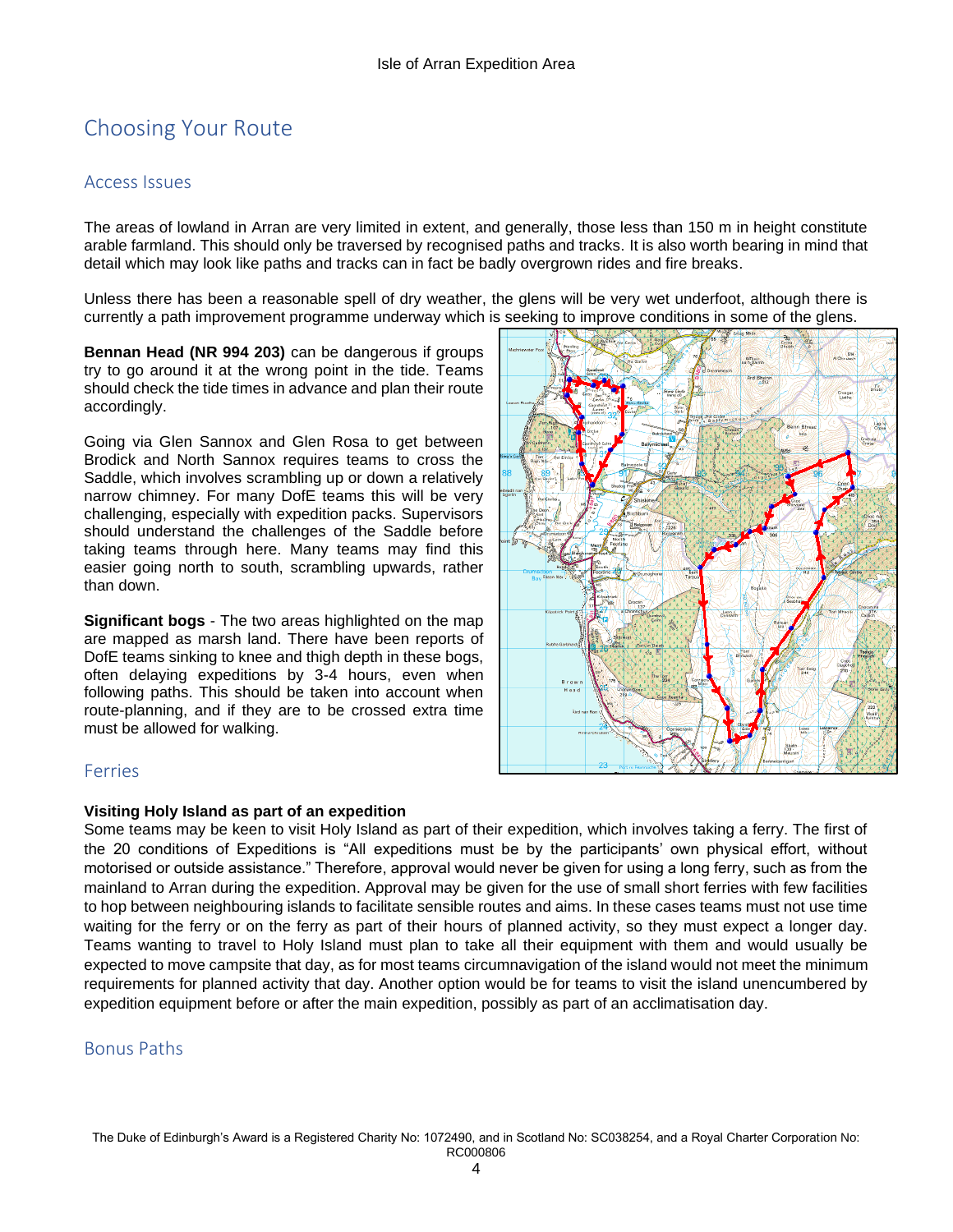South of the island has long sweeping sandy beaches which can be walked at low tide. Clauchlands point in the east and Drumadoon in the west can also be incorporated into a route. Account should be taken of the more substantial rivers which flow into the sea at the south of the island which may require a detour to the road to cross.

There is a new forestry track from the road just south of High Corrie through to Merkland which is only on newer maps.



**North Glen Sannox and Glen Chalmdale new path** – there is a new path north of the road in these glens, roughly following the route shown.

**Lochranza to Catacol (the postman's path)** - There is an off-road route between Catacol and Lochranza, even when it's shown on maps it is often not clear, and it is not on some older maps. The approximate route is highlighted below.



## <span id="page-4-0"></span>Way-marked and long-distance paths

The DofE Expedition Guide says "long distance footpaths should not be used, particularly by Silver and Gold teams, except in small sections to link up other paths." (page 10, also see page 39). The quality of way-marked and long distance paths in Scotland varies considerably – some are concepts that don't exist on the ground (for example the Skye and Cape Wrath trails) while others are clearly signposted heavily used routes (for example, the West Highland Way).

In some areas there are no alternatives to some way-marked paths. Teams may use these, but should not plan an expedition with more than half a day continuously on the same route. Heavily used way-marked paths provide little navigational challenge, undermine the sense of isolation, and potentially have negative environmental impacts, and therefore should be avoided by DofE teams as much as possible. **In this area walking, cycling and riding Silver and Gold teams should avoid the use of the Arran Coastal Way.**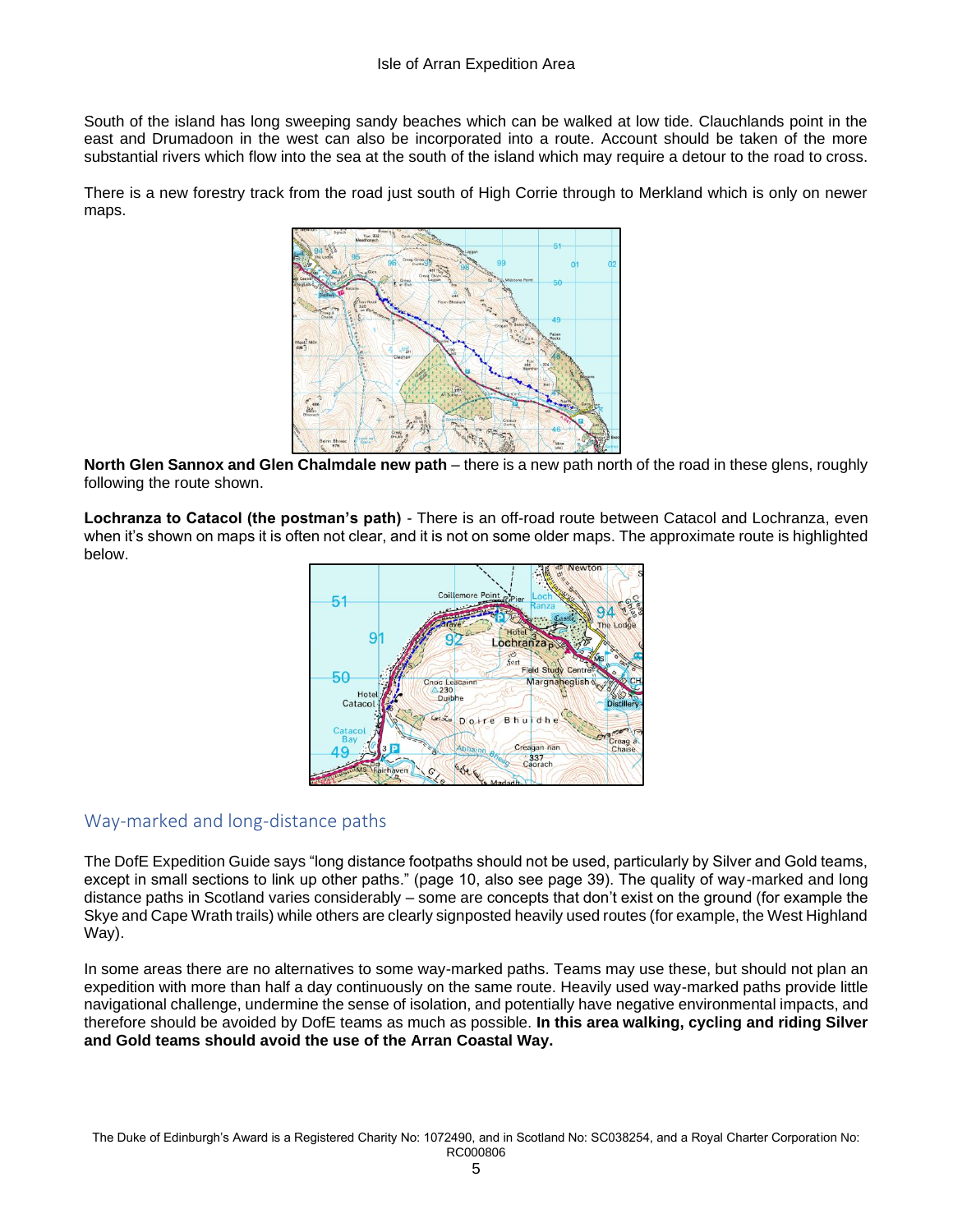## <span id="page-5-0"></span>Scottish Hill Tracks

Scotways, the Scottish rights of way and access society, publishes **[Scottish Hill Tracks](https://www.scotways.com/scottish-hill-tracks-updates)***,* a book listing rights of way across Scotland's uplands. This is an excellent resource for ideas for routes as some paths are not shown connecting on a map where historic routes exist. Scotways are also interested to hear about any issues with paths and routes.

## <span id="page-5-1"></span>Core paths

Under the Land Reform (Scotland) Act 2003 every local authority and National Park authority (access authority) in Scotland was required to draw up a plan for a system of core paths that gives the public reasonable access throughout their area. Some of these paths do not yet appear on OS maps and may help DofE teams link up routes. All core paths can be seen on the **[Scottish Natural Heritage](https://www.nature.scot/enjoying-outdoors/routes-explore/local-path-networks) website**, with links to details from each council.

## <span id="page-5-2"></span>Camping

<span id="page-5-3"></span>Serviced sites:

**[Glen Rosa Campsite](http://www.visitarran.com/where-to-stay/glen-rosa-campsite)**, Brodick (NS 000 376)

**[Lochranza Campsite](http://www.arran-campsite.com/)**, Lochranza (NR 942 500)

**[Seal Shore Camping](http://www.campingarran.com/)**, Kildonan (NS 031 207)

**[Bridgend Campsite](http://www.bridgendholidaysshiskine.co.uk/index.html)**, between Blackwaterfoot and Balmichael (NR 920 304) -

#### <span id="page-5-4"></span>Wild camping

Scottish access rights (see the **[Outdoor Access Code section](#page-9-1)** for further information) extend to wild camping for small groups (at DofE we consider this to be individual expedition teams). Although not strictly necessary, the DofE recommends that, as a courtesy and to maintain existing good relations, expedition teams inform relevant land owners of their intentions. It is reasonable for owners to react by saying why a particular site might be unsuitable and to suggest alternatives.

If multiple teams from the same DofE centre intend to camp at the same location, this falls outside the definition of 'wild camping' permitted under access rights. **Therefore, centres planning to camp with multiple teams in the same location should always seek permission from the landowner.**

Teams should consult the advice on camping in the Expedition Guide (page 101). There is also lots of useful information and resources about wild camping available via **[Mountaineering Scotland](https://www.mountaineering.scot/activities/hillwalking/camping)** and **[The Outdoor Access](https://www.outdooraccess-scotland.scot/practical-guide-all/camping)  [Code](https://www.outdooraccess-scotland.scot/practical-guide-all/camping)**.

Supervisors are reminded that birds may be nesting on some lochs and every effort should be made to avoid disturbance. If a camp site is proposed next to a loch, it is recommended to camp about 50m away from the shoreline.

## <span id="page-5-5"></span>Other modes of travel

Groups wishing to complete a river-based, mountain bike or horseback expedition are welcome, however it should be noted that there are extra constraints for these types of expedition. We would advise everyone looking to use the area for mountain bike or horseback expeditions to contact us so we can advise you of the options available.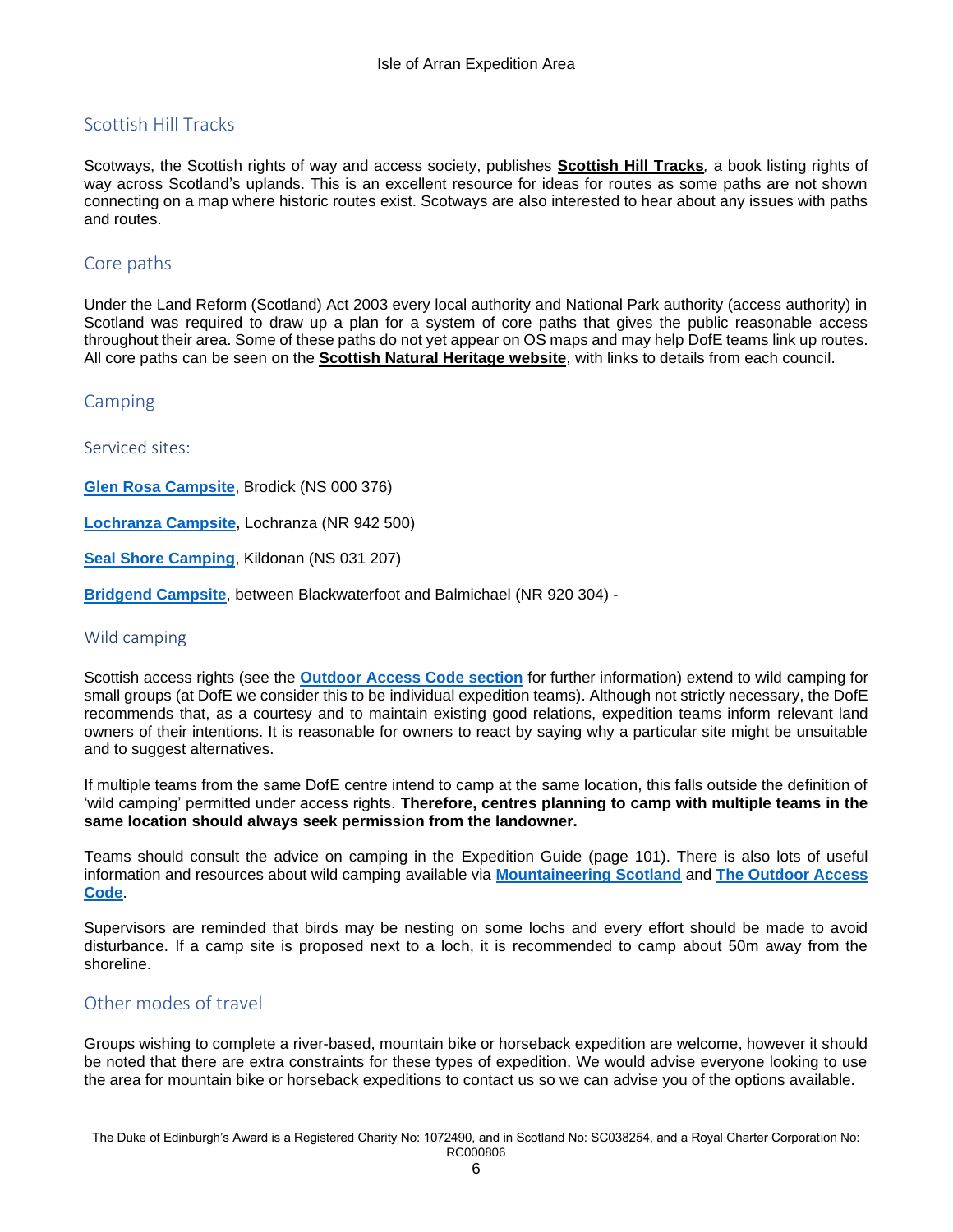<span id="page-6-0"></span>Information about paddling the Spey river is available on **[the Canoe Scotland website](https://www.canoescotland.org/go-paddling/canoe-trails-and-routes)**.

## Travel and transport to the area

There are regular daily sailings to Arran from Ardrossan to Brodick, and during the summer months from Cloanaig on Kintyre to Lochranza. A timetable of the sailings and booking information can be obtained from: Caledonian MacBrayne Tel: 0800 066 5000 [www.calmac.co.uk/](http://www.calmac.co.uk/)

#### **Road works**

Road closures and works in the area can have a serious impact on the ability of team's and leaders to get to and from expeditions, and for supervisors and assessors getting around due to the lack of quick alternative routes. Information about current or planned noticed road works in Scotland is available at **[the Scottish Road Works](https://www.roadworksscotland.org/)  [Register.](https://www.roadworksscotland.org/)**

## <span id="page-6-1"></span>Expedition aim ideas

There is almost an infinite number of possible projects here but some of the most productive will be those comparing different habitats, e.g. farmland with seashore, moorland, towns and parkland, or different types of the same habitat i.e. coniferous with native woodland, rock shores with sandy shores etc. It is also possible to compare the different wildlife found in these habitats, e.g. you find buzzards on the farmland but not over the sea.

#### <span id="page-6-2"></span>Beaches

There are a number of beaches which can be used for comparative studies. Most of these are easily accessible from the road and could be as part of cycling, walking or water borne explorations. Comparisons of the physical characteristics of Arran's beaches and their resident wildlife can be revealing.

## <span id="page-6-3"></span>Scottish Wild land areas

The Scottish Government has **[defined 42 Wild Land Areas around Scotland](https://www.nature.scot/wild-land-area-descriptions)**. The discussions around defining these areas and the implications of this may be of interest for teams considering aims around land use, flora and fauna and wilderness.

### <span id="page-6-4"></span>Physical and Human Geography

Arran's varied geology affects our river systems. Generally speaking, rivers in the North of the island flow over acidic rocks and so have a low pH and are lacking in wildlife. This contrasts with rivers in the South of the island which flow over sandstones and limestones, thus having a richer fauna. The variety of insect life found in a river can also be used to assess the degree of pollution in a river.

Studies can be made using very simple, light and compact equipment, e.g. a hand net, shallow dish and some litmus paper. Backup materials such as geology maps are freely available on Arran and the Clyde River Purification Board produces an annual report which gives the annual pH readings for the main Arran rivers. Similar comparative studies of some of the lochs can also be fruitful.

#### <span id="page-6-5"></span>**History**

As soon as man arrived on Arran, he began to leave evidence of his various activities. These date from the various stone circles to modern dwellings and factories. Many of the historic and prehistoric sites are in remote areas and consequently are still well preserved. There is also a reasonable amount of background information available in various books.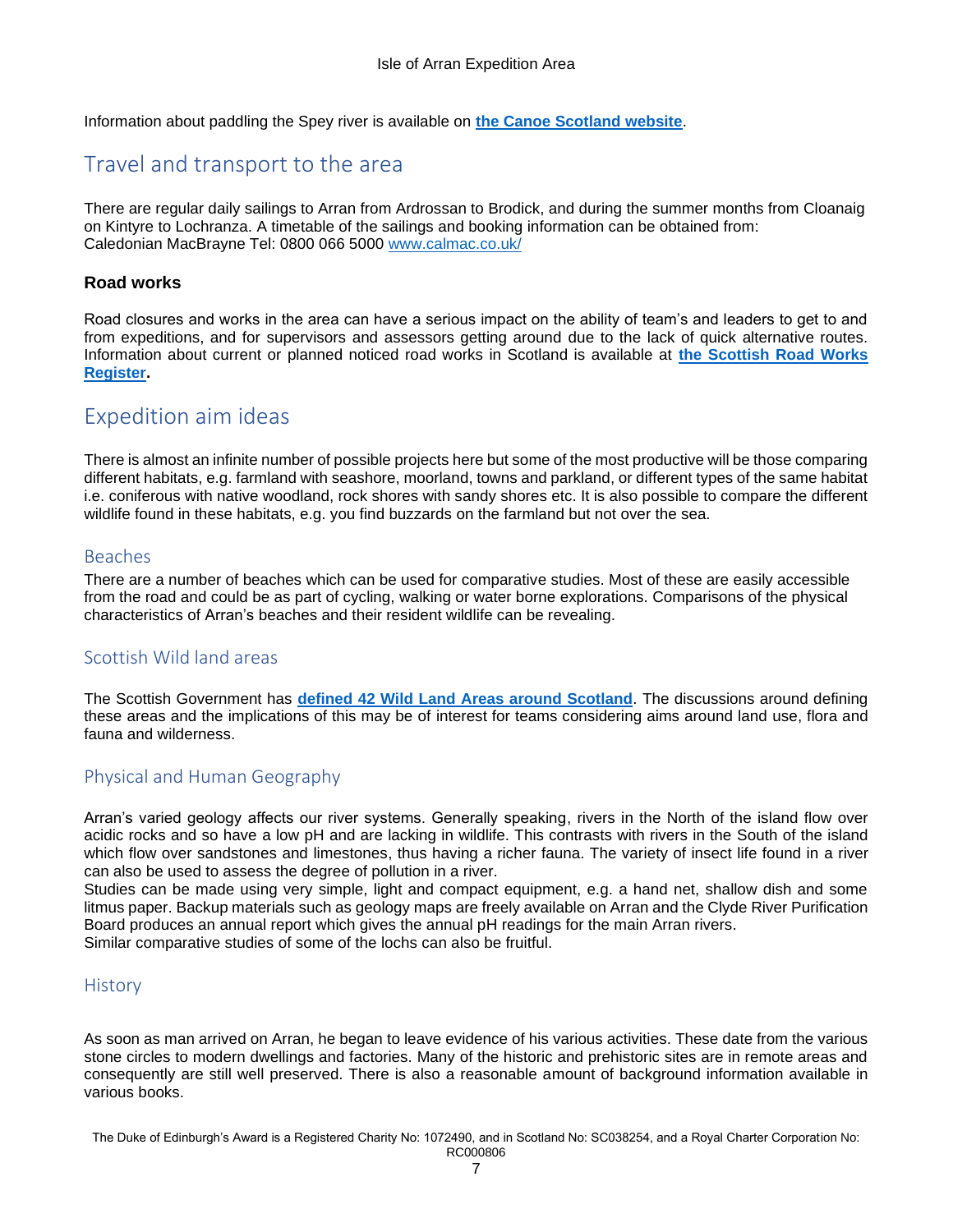A variety of sites can be visited and comparisons made. Study topics can include construction techniques and materials, functions and site selection. A list of the more interesting sites is given below:

- Drumadoon Fort NR886293
- Dun Fion Fort NS046338
- Corriecravie Dun Fort NR922232
- Sannox Fort NS017461
- Bennan Head Fort NR977208
- North Sannox Fort NS001474
- Glenashdale Fort NS031252
- GleannEasbuig Fort NR953358
- Cnoc Ballygowan NR921291
- Machrie Moor Stone and Hut Circles NR910324
- Stronach wood cup and ring marked rocks NS003364
- Carn Ban Cairn NR991262
- Auchagallon Cairn NR893346
- Giants Graves Cairns NS043246
- Tormore Cairn NR904311
- Kings Cross Cairn NS056283
- Bennan Head NR993207
- High Corrie NS023423
- Kings Cave NR884309
- North Sannox NS007467
- Kilpatrick Cashel NR906262
- Lagantuine NR999485
- Gargadale NR958262
- Cock Farm NR967512
- Clachaig NR963238
- Balmichael Estate NR922309

### <span id="page-7-0"></span>Place names

The Gaelic language, once a distinctive characteristic of the Highlands and Islands, has survived, although it is not in common use. The descriptive and imaginative nature of the Gaelic language is an important key to understanding the significance of both place names and the names of landscape features. Many books about the region give lists of the more common place-name elements and it is well worth using these elements in your preparatory study of the maps of your chosen area. It will throw a useful light on both history and natural features. You will also come across some Norse names.

#### <span id="page-7-1"></span>Visitor pressure in mountain areas

Whilst the main island offers welcome opportunities for wilderness experience, there are some mountain areas on Arran, where visitor pressure is giving rise to some concern. This may become apparent in serious footpath erosion, disturbance of wildlife and a loss in the full enjoyment of the mountain environment. Little data currently exists about numbers using popular mountain routes and landowners and organisations such as The National Trust for Scotland welcome reliable data. On Arran the National Trust for Scotland is keen to establish how visitors use the Goatfell Site of Special Scientific Interest and National Scenic Area.

## <span id="page-7-2"></span>Hazards

### <span id="page-7-3"></span>**Ticks**

Ticks are small, blood sucking creatures found across the uplands of Scotland, especially in areas with lots of deer and sheep. Some ticks carry Lyme disease, which is treatable but can be tricky to diagnose. Teams should be made aware of the risks of Lyme disease and how to reduce the risk of being bitten. All teams should carry a tick remover and check themselves daily.

Some useful resources about ticks:

- Lyme Disease Action has useful downloadable **[leaflets about ticks and Lyme disease](https://www.lymediseaseaction.org.uk/resources/to-download/)**.
- **[Stop the tick](http://stopthetick.co.uk/ticks-in-great-britain/)** has lots of infographics (some are a bit graphic, but informative)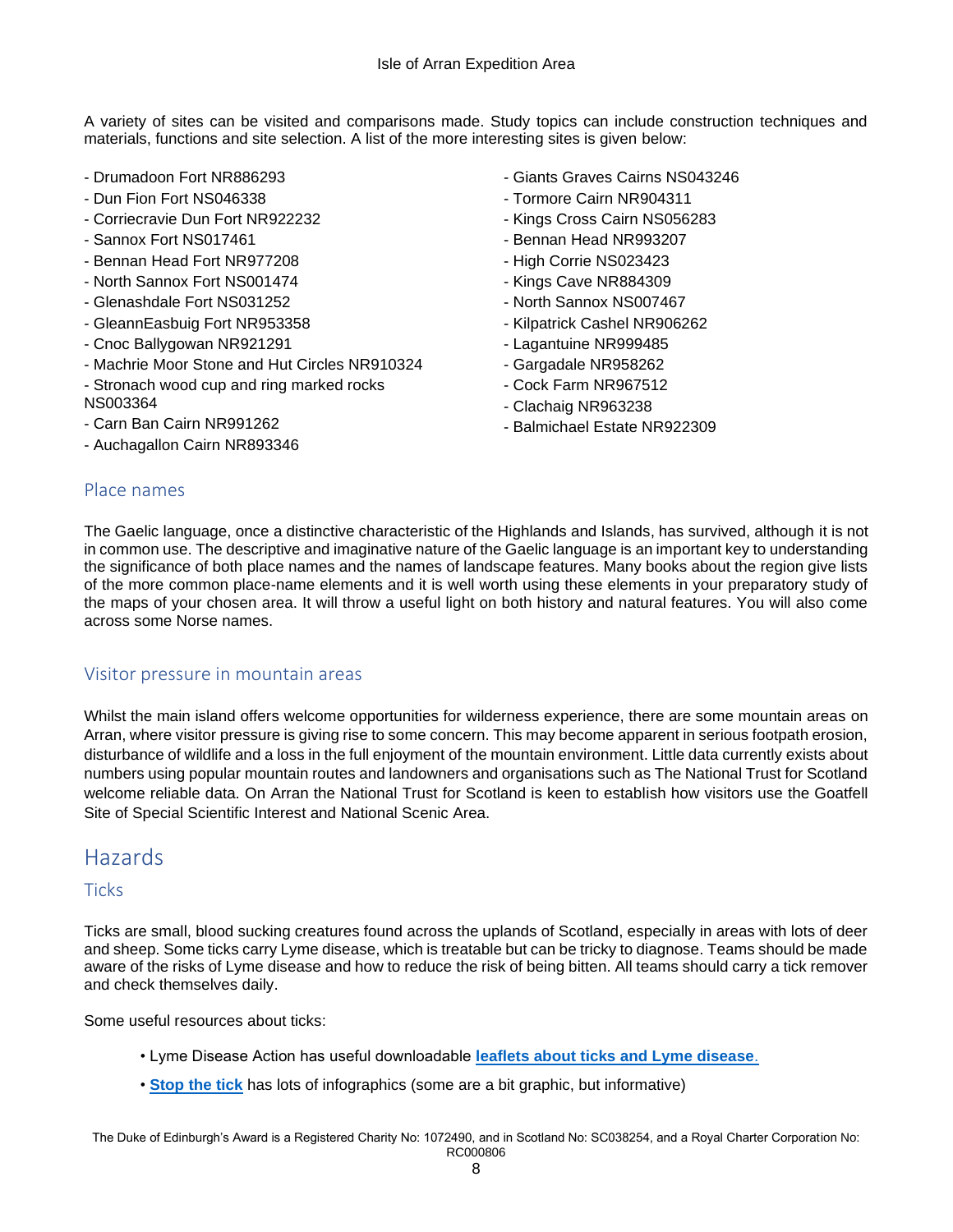• Lime Disease UK has posters and leaflets as part of their **[Wake up to Lyme campaign](https://lymediseaseuk.com/2017/05/24/download-awareness-pack/)**, as well as detailed information about the disease

## <span id="page-8-0"></span>Midges

The biting midge is particularly prolific in parts of Scotland and worst in late Spring through to early Autumn. The detrimental effect midges can have on an expedition is disproportionate to their tiny size and should not be underestimated, especially with teams unused to them. During this summer period teams should carry midge nets, insect repellent and clothes to provide full coverage (including gloves and long-sleeved tops). First aid kits should include antihistamines to reduce discomfort. Teams should also be aware of how to reduce their impact including:

- choice of campsite (in direct sunlight and breezy, ideally in both morning and evening)
- choice of clothing (pale, bright, and smooth rather than dark, wooly, or fleecy)
- campcraft (menu planning, positioning of tents, keeping tent doors closed)

#### <span id="page-8-1"></span>Snakes

There are Adders (the UK's only venomous snake) in the area. They are not aggressive or commonly seen, but they will bite if stood on, sat on or picked up. Because of this teams who are wild camping should always wear shoes (which the snakes cannot bite through) and not walk around barefoot, in socks or in sandals such as flipflops. If anyone has the unusual misfortune to be bitten, then medical assistance must be sought urgently.

### <span id="page-8-2"></span>Drinking water

Watercourses across Scotland can contain a variety of waterborne infections. Therefore, when wild camping it should not be assumed that streams and rivers are clean sources of drinking water, especially due to the high density of livestock and deer across large areas. Leaders should refer to the DofE Expedition Guide advice on taking water from streams (pg 122). Other good sources of information about health and hygiene outdoors (including issues around drinking water) are the NHS advice about **[avoiding bugs and germs outdoors](https://www.nhsinform.scot/healthy-living/outdoor-health/bugs-and-germs/avoiding-bugs-and-germs-outdoors)**, and the Mountaineering Scotland advice on **[health and hygiene](https://www.mountaineering.scot/safety-and-skills/health-and-hygiene)**.

### <span id="page-8-3"></span>River crossings

Rivers and streams throughout the area rise quickly after rain or during snow melt, and careful consideration should be given to any route which involves river crossings. Even small streams can quickly become completely impassable and larger rivers can become very dangerous even if the rain has not been falling in the immediate vicinity of the planned crossing.

All teams should understand what to do in case of streams rising – stream levels will fall as fast as they rise and often waiting overnight is all that is needed. In case of snow melt, peak levels are often late afternoon/evening, and the lowest levels in the morning. Teams planning river crossings must have an alternative plan in the event of continued wet weather.

### <span id="page-8-4"></span>Hours of daylight

All visitors, especially those from the south, need to be aware of the shortness of daylight hours in the expedition shoulder season: March has 11 hours of daylight and the October half term a little over 9 hours.

## <span id="page-8-5"></span>Emergencies and Incidents

<span id="page-8-6"></span>Mountain rescue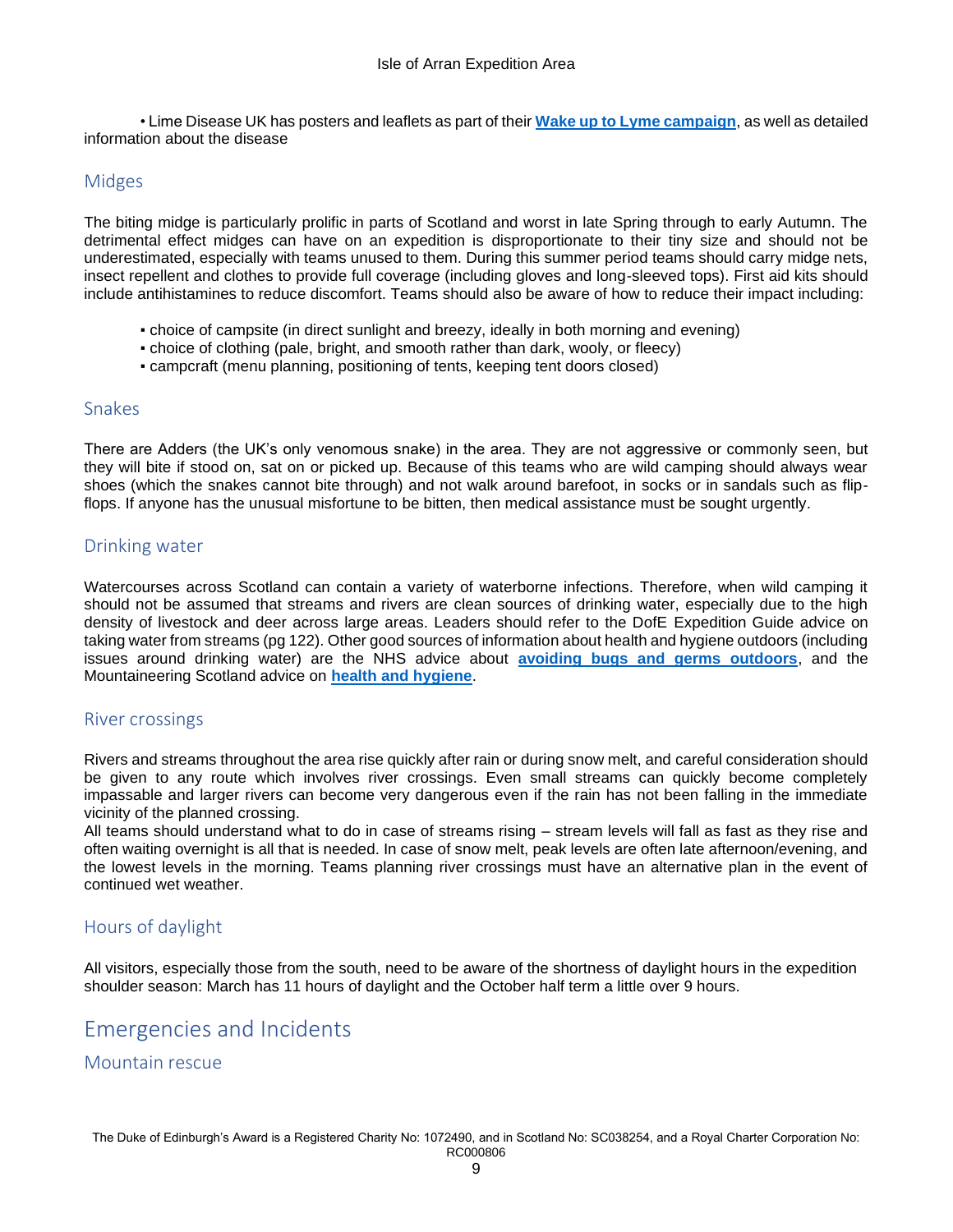In Scotland, responsibility for the provision of rescue facilities rests with the Police Force - who will call out/coordinate mountain rescue as appropriate. Teams must be clear that if they need to call for help they must ask for the police, and then ask for mountain rescue. Teams may not be connected to the nearest police control room to their location, so should be clear on the general area they are in, and their exact location. **[Mountaineering Scotland](https://www.mountaineering.scot/safety-and-skills/essential-skills/mountain-rescue/calling-for-help)** has advice about the process of calling for help, and the information that should be supplied.

Teams must be trained to supply the control room with a six-figure grid-reference for their location, including the two-letter prefix code e.g. NX 345 678 not 345 678. 'GR' is not the correct prefix for any location; it is a commonly used shorthand for 'grid refence'. There is information about six figure grid references **[the Ordnance Survey](https://getoutside.ordnancesurvey.co.uk/guides/beginners-guide-to-grid-references/)  [website](https://getoutside.ordnancesurvey.co.uk/guides/beginners-guide-to-grid-references/)**. Correct provision of a full six figure grid-reference is essential as the police computer system will not be able to interpret a grid reference without this two-letter prefix. The two letter prefix locates your grid reference within a 100km square; a mistake here may lead to significant delays in support from Mountain Rescue. DofE Scotland strongly recommend that all DofE route cards are prepared including two letter prefixes to avoid delays or uncertainty in emergency situations.

The team that covers the expedition area is Arran MRT.

Remember that in case of an incident both the team's Licenced Organisation and the **[Scottish Expedition Network](mailto:%20scotland.assessors@dofe.org)  [Coordinator](mailto:%20scotland.assessors@dofe.org)** should be notified using the DofE Incident Report Form (available through the resources zone in eDofE).

## <span id="page-9-0"></span>Mobile Signal

It should be noted that in many parts of the area telephone boxes are rare and the mobile phone network reception is limited/non-existent away from centres of population and cannot be relied upon for getting assistance. Therefore, teams must know how to deal with an emergency in a location without mobile phone signal.

Teams should be encouraged to **[sign up for the 999 text service](https://www.ngts.org.uk/how-to-use-ngt/contact-999-using-ngt.html)** in advance of their expedition to give them the best change of contacting emergency services in an emergency.

## <span id="page-9-1"></span>Outdoor access code

The Land Reform (Scotland) Act 2003 has been implemented through the Scottish Outdoor Access Code. This provides access rights for the purposes of recreation or education across most of the land and inland water in Scotland. This includes mountains, moorland, woods and forests, grassland, margins of arable crop fields, paths and tracks, rivers and lochs, and the coast. These access rights are balanced with responsibilities towards the environment and the interests of those who make a living from the land.

#### **Three key principles of access:**

- Take responsibility for your own actions
- Respect the interests of other people
- Care for the environment.

For further information (including a downloadable e-book) visit **[www.outdooraccess-scotland.com](http://www.outdooraccess-scotland.com/)**

<span id="page-9-2"></span>Any access issues should be reported to the **[Scottish Expedition Network Coordinator](mailto:%20scotland.assessors@dofe.org)** who will investigate.

## Landuse

The **[Countryside Calendar](https://www.outdooraccess-scotland.scot/countryside-calendar)** gives a month by month snapshot of typical activities and happenings in the farming and wildlife year in Scotland, any may be helpful in planning expeditions and thinking about appropriate aims.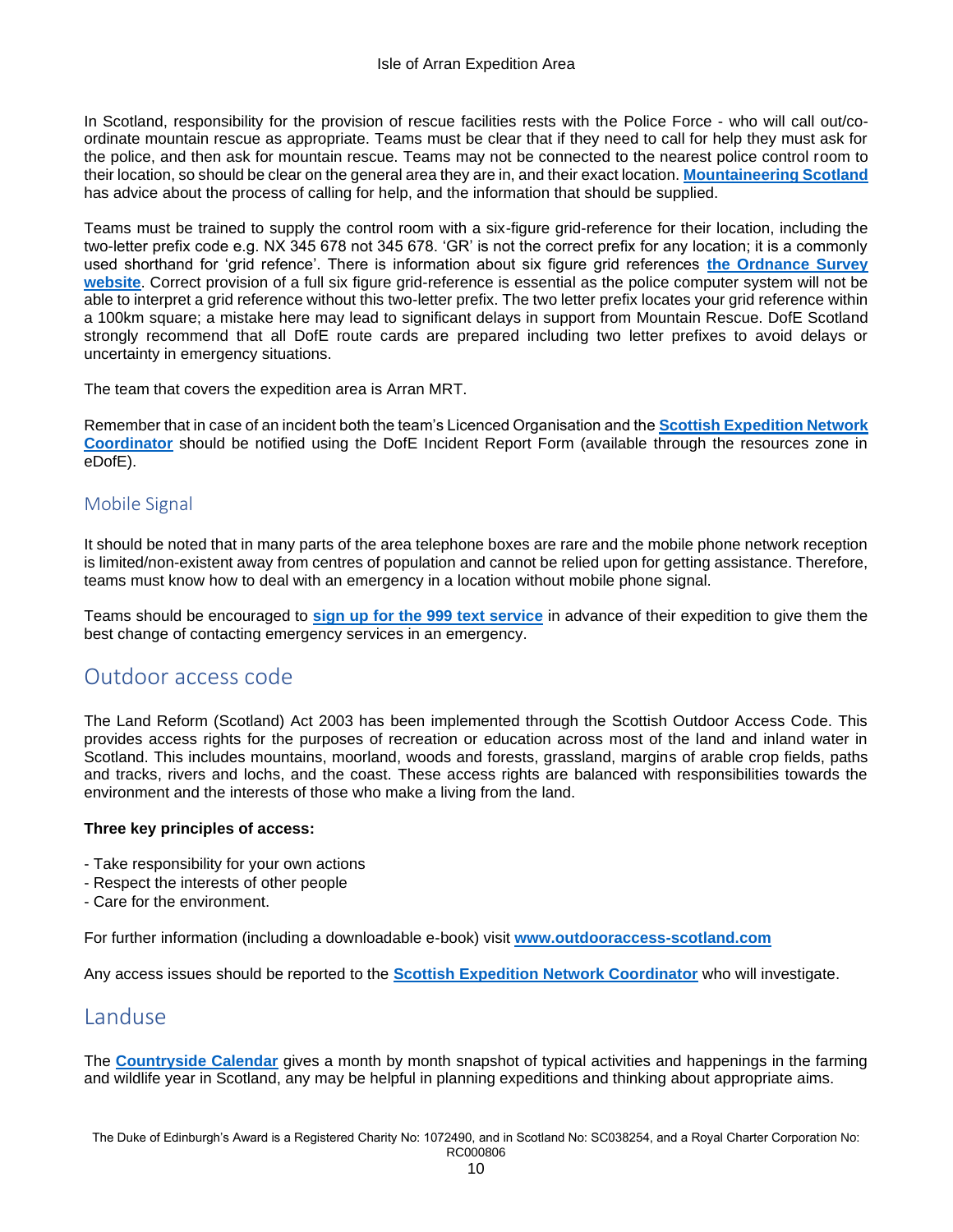## <span id="page-10-0"></span>Landowners

To identify the borders of estates see **[www.whoownsscotland.org.uk](http://www.whoownsscotland.org.uk/)** . There is a subscription option which gives access to see contact details.

## <span id="page-10-1"></span>Lambing

Sheep and lambing season is usually between around 10th April until around 25th May and lambing ewes must not be disturbed. If an apparently 'lost' lamb is seen - do not touch or intervene, as the mother will not be far away. At all other times it is advised that teams should pass through sheep quietly and if possible at a distance in an effort not to disturb and stress them.

#### <span id="page-10-2"></span>**Traps**

Teams may observe traps on the high moorland. These should not be touched or disturbed as they have been set by the game keepers to catch predators to the ground nesting birds, typically the Hooded Crow.

#### <span id="page-10-3"></span>Scottish game seasons

During the deer stalking season teams should utilise the [Heading for the Scottish Hills website](https://www.outdooraccess-scotland.scot/practical-guide-all/heading-scottish-hills) in addition to contacting landowners to find out where and when shooting will be taking place. Teams should stay on recognised footpaths whilst in these areas for safety reasons.

| Game                | <b>Season Opens</b> | <b>Season Closes</b> |
|---------------------|---------------------|----------------------|
| Salmon/Sea Trout    | Jan/Feb             | October (dates vary) |
| Trout               | 15th March          | 6th October          |
| Roe Deer (bucks)    | 1st April           | 20th October         |
| Red & Sika Deer     | 1st July            | 20th October         |
| (stags)             |                     |                      |
| Fallow Deer (bucks) | 1st August          | 30th April           |
| Grouse & Ptarmigan  | 12th August         | 10th December        |
| Snipe               | 12th August         | 30th January         |
| <b>Black Grouse</b> | 20th August         | 10th December        |
| <b>Wild Fowl</b>    | 1st September       | 30th January         |
| Partridge           | 1st September       | 31st January         |
| Capercaillie &      | 1st October         | 30th January         |
| Woodcock            |                     |                      |
| Pheasant            | 1st October         | 31st January         |
| Roe Deer (does)     | 21st October        | 31st March           |
| Red, Sika, & Fallow | 21st October        | 15th February        |
| Deer (hinds)        |                     |                      |

## <span id="page-10-4"></span>Weather forecasts

#### **[The Met Office](https://www.metoffice.gov.uk/)** provides:

- Forecasts with summaries for the region and 7 day detailed forecasts for the chosen town/village.

- Surface pressure charts

- Mountain area forecasts for North Grampian and South Grampian and Southeast Highlands. This includes a forecast for the region, with forecasts for individual summits available. These summit forecasts are for the summit height of the mountain, which should be considered when teams interpret them.